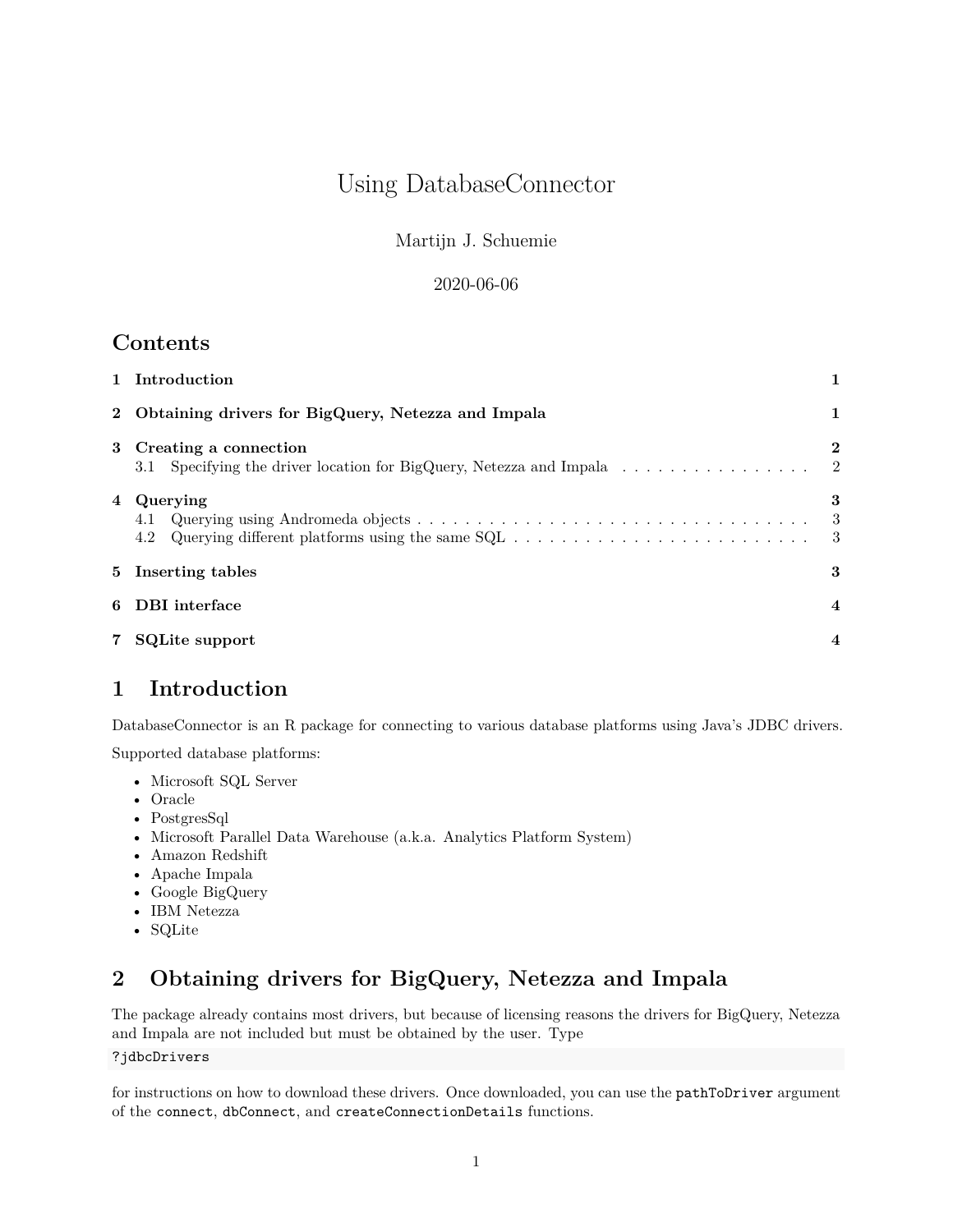#### <span id="page-1-0"></span>**3 Creating a connection**

To connect to a database a number of details need to be specified, such as the database platform, the location of the server, the user name, and password. We can call the connect function and specify these details directly:

```
conn <- connect(dbms = "postgresql",
                server = "localhost/postgres",
                user = "joe",password = "secret",
                schema = "cdm")
```
#### #> Connecting using PostgreSQL driver

See ?connect for information on which details are required for each platform. Don't forget to close any connection afterwards:

```
disconnect(conn)
```
Note that, instead of providing the server name, it is also possible to provide the JDBC connection string if this is more convenient:

```
conn <- connect(dbms = "postgresql",
                connectionString = "jdbc:postgresql://localhost:5432/postgres",
                user = "joe",
                password = "secret",
                schema = "cdm")
```
#> Connecting using PostgreSQL driver

Sometimes we may want to first specify the connection details, and defer connecting until later. This may be convenient for example when the connection is established inside a function, and the details need to be passed as an argument. We can use the createConnectionDetails function for this purpose:

```
details <- createConnectionDetails(dbms = "postgresql",
                                   server = "localhost/postgres",
                                   user = "joe",
                                   password = "secret",
                                   schema = "cdm")
```
conn <- **connect**(details)

#> Connecting using PostgreSQL driver

#### <span id="page-1-1"></span>**3.1 Specifying the driver location for BigQuery, Netezza and Impala**

For BigQuery, Netezza and Impala the drivers are not included in the DatabaseConnector package and need to be downloaded separately, as noted earlier. Once downloaded, we can point to the folder containing the jar files using the pathToDriver argument:

```
details <- createConnectionDetails(dbms = "netezza",
                                   server = "myserver.com/mainDb",
                                   user = "joe",password = "secret",
                                   schema = "cdm",pathToDriver = "c:/temp")
conn <- connect(details)
```
#> Connecting using Netezza driver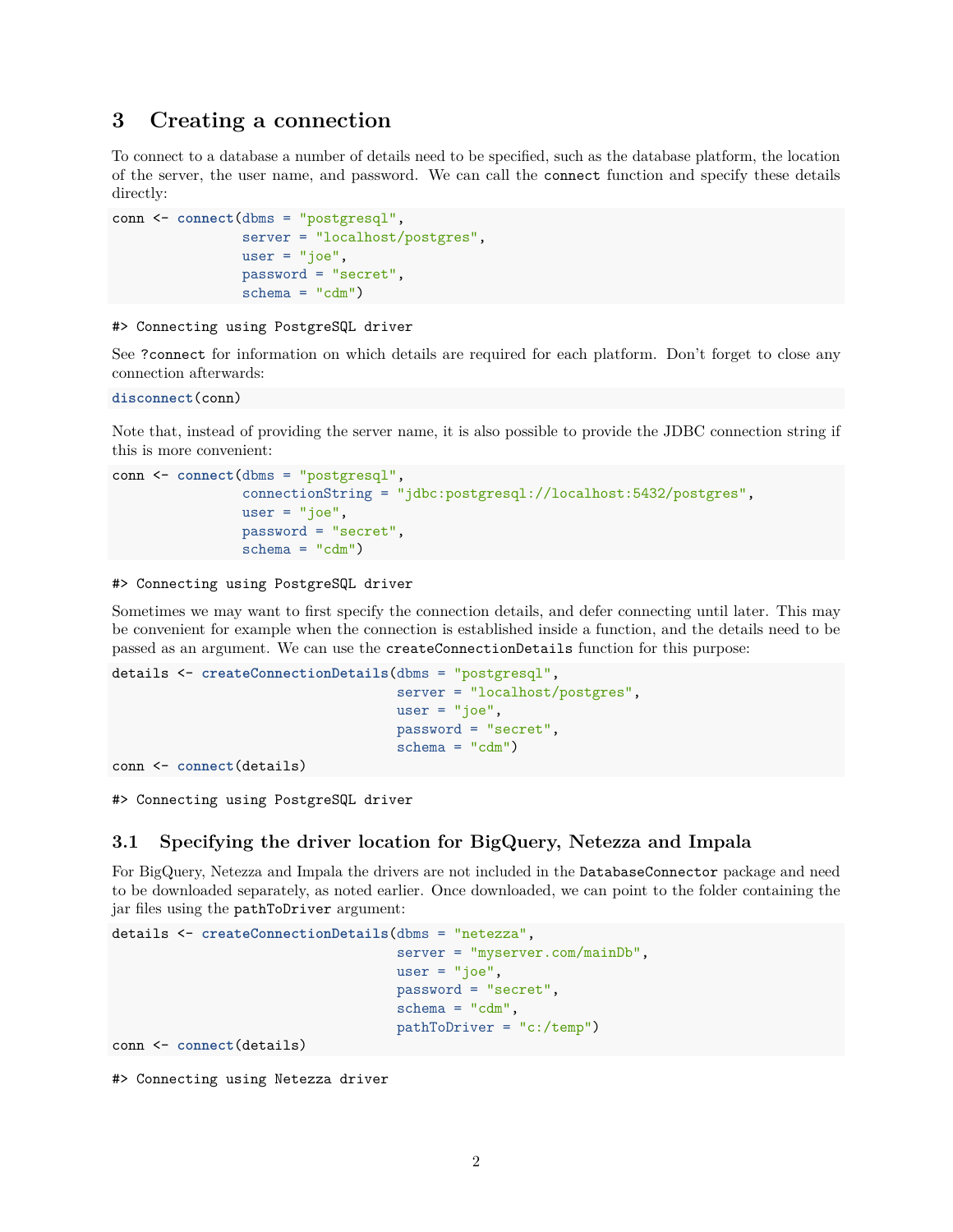### <span id="page-2-0"></span>**4 Querying**

The main functions for querying database are the querySql and executeSql functions. The difference between these functions is that querySql expects data to be returned by the database, and can handle only one SQL statement at a time. In contrast, executeSql does not expect data to be returned, and accepts multiple SQL statements in a single SQL string.

Some examples:

**querySql**(conn, "SELECT TOP 3 \* FROM person") #> PERSON\_ID GENDER\_CONCEPT\_ID YEAR\_OF\_BIRTH #> 1 1 8507 1975 #> 2 2 8507 1976 #> 3 3 8507 1977 **executeSql**(conn, "TRUNCATE TABLE foo; DROP TABLE foo; CREATE TABLE foo (bar INT);")

Both function provide extensive error reporting: When an error is thrown by the server, the error message and the offending piece of SQL are written to a text file to allow better debugging. The executeSq1 function also by default shows a progress bar, indicating the percentage of SQL statements that has been executed. If those attributes are not desired, the package also offers the lowLevelQuerySql and lowLevelExecuteSql functions.

#### <span id="page-2-1"></span>**4.1 Querying using Andromeda objects**

Sometimes the data to be fetched from the database is too large to fit into memory. In this case one can use the Andromeda package to store R data objects on file, and use them as if they are available in memory. DatabaseConnector can download data directly into ffdf objects:

```
library(Andromeda)
x <- andromeda()
querySqlToAndromeda(conn, "SELECT * FROM person", andromeda = x, andromedaTableName = "person)
```
Where x is now an Andromeda object with table person.

#### <span id="page-2-2"></span>**4.2 Querying different platforms using the same SQL**

One challenge when writing code that is intended to run on multiple database platforms is that each platform has its own unique SQL dialect. To tackle this problem the [SqlRender package](https://ohdsi.github.io/SqlRender/) was developed. SqlRender can translate SQL from a single starting dialect (SQL Server SQL) into any of the platforms supported by DatabaseConnector. The following convenience functions are available that first call the render and translate functions in SqlRender: renderTranslateExecuteSql, renderTranslateQuerySql, renderTranslateQuerySqlToAndromeda. For example:

```
persons <- renderTranslatequerySql(conn,
                                    sql = "SELECT TOP 10 * FROM @schema.person",
                                    schema = "cdm_synpuf")
```
Note that the SQL Server-specific 'TOP 10' syntax will be translated to for example 'LIMIT 10' on PostgreSQL, and that the SQL parameter @schema will be instantiated with the provided value 'cdm\_synpuf'.

### <span id="page-2-3"></span>**5 Inserting tables**

Although it is also possible to insert data in the database by sending SQL statements using the executeSql function, it is often convenient and faster to use the insertTable function: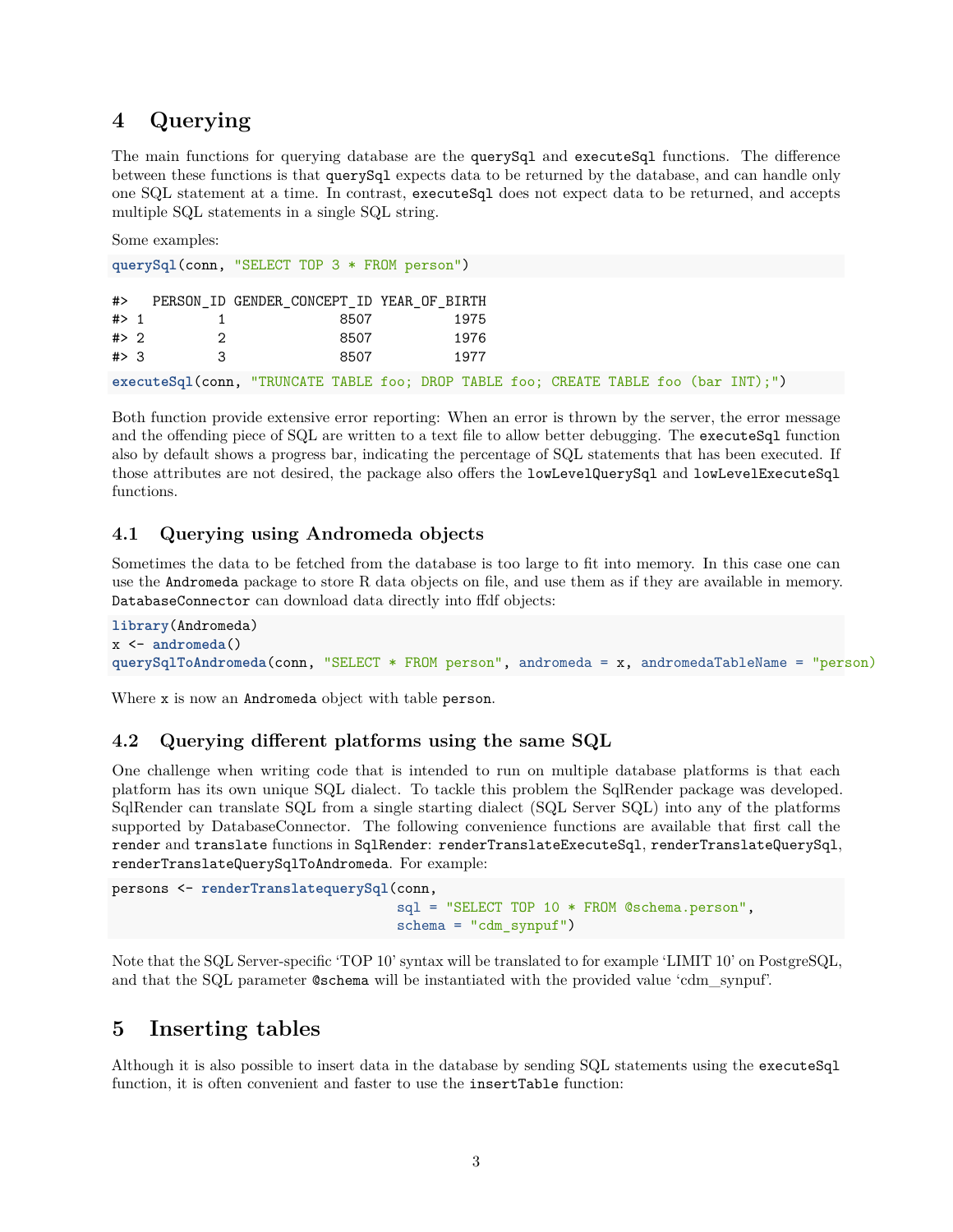```
data(mtcars)
insertTable(conn, "mtcars", mtcars, createTable = TRUE)
```
In this example, we're uploading the mtcars data frame to a table called 'mtcars' on the server, that will be automatically created.

## <span id="page-3-0"></span>**6 DBI interface**

DatabaseConnector implements the DBI interface for compatibility with other R packages. One can use the DBI functions instead of the ones described before, for example:

```
conn <- dbConnect(DatabaseConnectorDriver(),
                  dbms = "postgresql",
                  server = "localhost/postgres",
                  user = "joe",password = "secret",
                  schema = "cdm")
```
#> Connecting using PostgreSQL driver

```
dbIsValid(conn)
```
#> [1] TRUE

```
res <- dbSendQuery(conn, "SELECT TOP 3 * FROM person")
dbFetch(res)
```

| #>    |   | PERSON ID GENDER CONCEPT ID YEAR OF BIRTH |      |
|-------|---|-------------------------------------------|------|
| $#$ 1 |   | 8507                                      | 1975 |
| # > 2 | 2 | 8507                                      | 1976 |
| # > 3 | З | 8507                                      | 1977 |

```
dbHasCompleted(res)
```

```
#> [1] TRUE
```

```
dbClearResult(res)
dbDisconnect(res)
```
# <span id="page-3-1"></span>**7 SQLite support**

DatabaseConnector also supports SQLite through the [RSQLite package,](https://cran.r-project.org/web/packages/RSQLite/index.html) mainly for testing and demonstration purposes. Provide the path to the SQLite file as the server argument when connecting. If no file exists it will be created:

```
conn <- connect(dbms = "sqlite", server = tempfile())
#> Connecting using SQLite driver
# Upload cars dataset as table:
insertTable(conn, "cars", cars)
querySql(conn, "SELECT COUNT(*) FROM cars;")
\# COUNT(*)#> 1 50
```